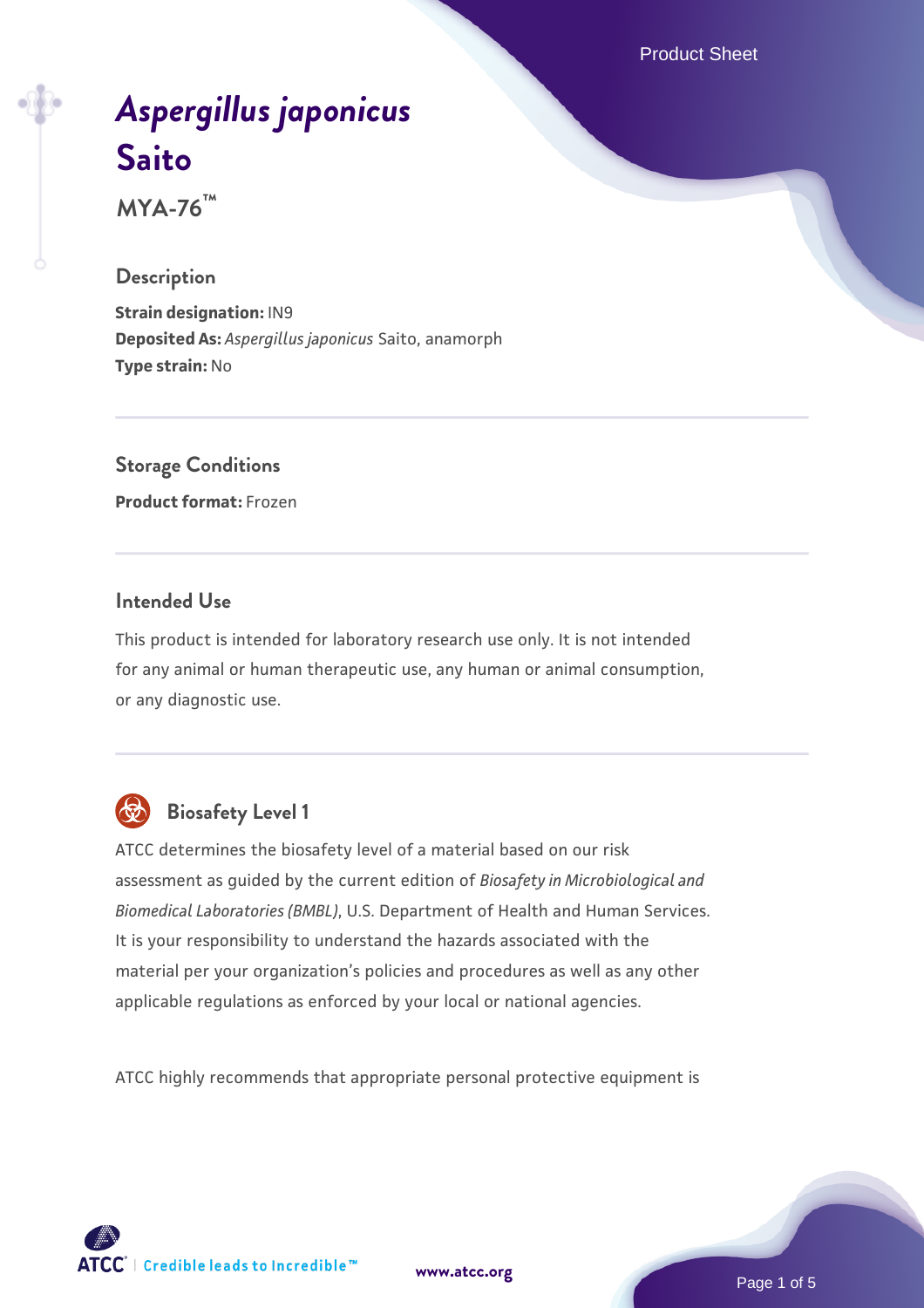#### **[Aspergillus japonicus](https://www.atcc.org/products/mya-76) [Saito](https://www.atcc.org/products/mya-76)** Product Sheet **MYA-76**

always used when handling vials. For cultures that require storage in liquid nitrogen, it is important to note that some vials may leak when submersed in liquid nitrogen and will slowly fill with liquid nitrogen. Upon thawing, the conversion of the liquid nitrogen back to its gas phase may result in the vial exploding or blowing off its cap with dangerous force creating flying debris. Unless necessary, ATCC recommends that these cultures be stored in the vapor phase of liquid nitrogen rather than submersed in liquid nitrogen.

#### **Certificate of Analysis**

For batch-specific test results, refer to the applicable certificate of analysis that can be found at www.atcc.org.

#### **Growth Conditions**

**Medium:**  [ATCC Medium 325: Malt extract agar \(Blakeslee's formula\)](https://www.atcc.org/-/media/product-assets/documents/microbial-media-formulations/3/2/5/atcc-medium-325.pdf?rev=146ec77015184a96912232dcb12386f9) **Temperature:** 25°C

#### **Material Citation**

If use of this material results in a scientific publication, please cite the material in the following manner: *Aspergillus japonicus* Saito (ATCC MYA-76)

#### **References**

References and other information relating to this material are available at

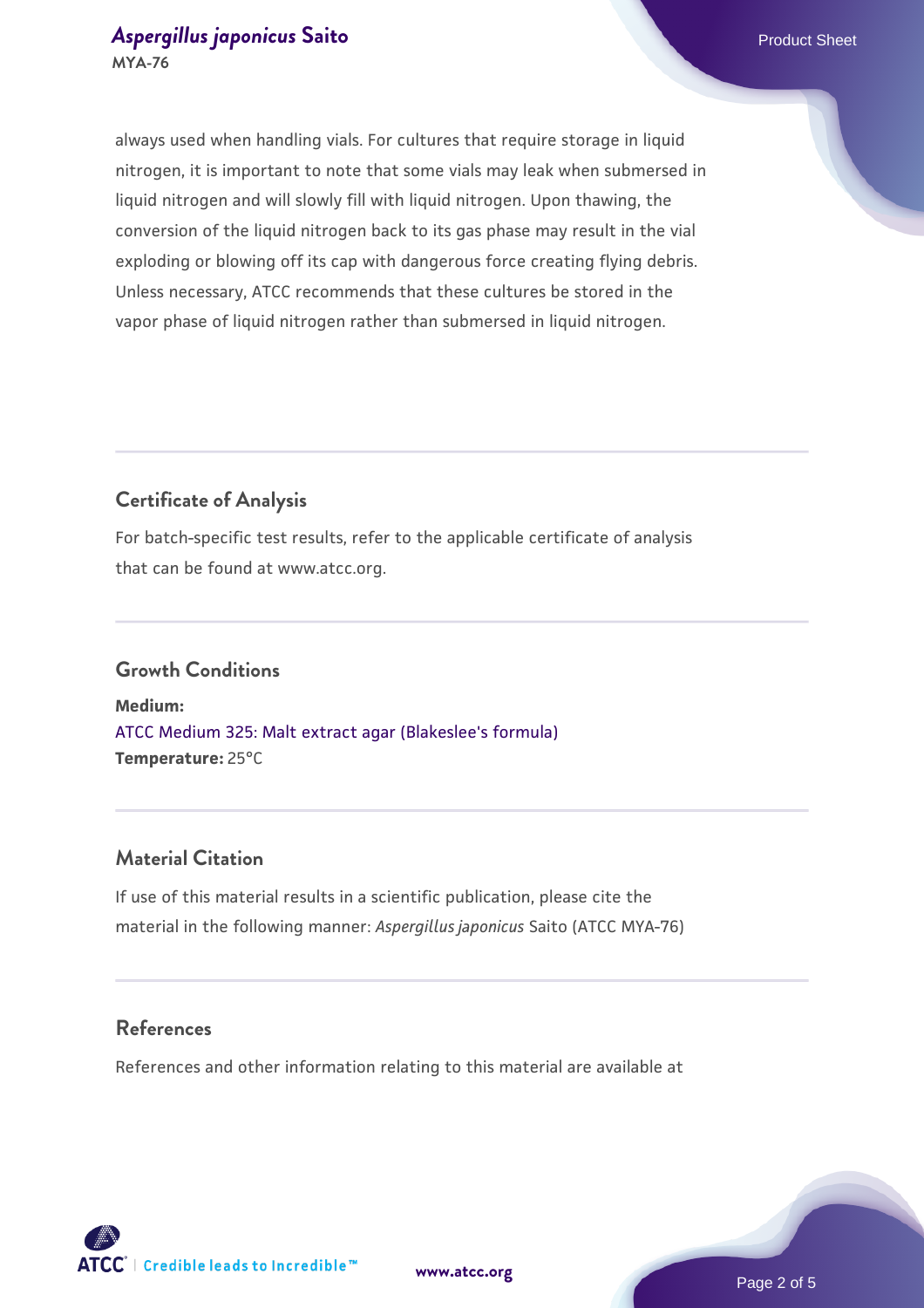## **[Aspergillus japonicus](https://www.atcc.org/products/mya-76) [Saito](https://www.atcc.org/products/mya-76)** Product Sheet

**MYA-76**

www.atcc.org.

#### **Warranty**

The product is provided 'AS IS' and the viability of ATCC® products is warranted for 30 days from the date of shipment, provided that the customer has stored and handled the product according to the information included on the product information sheet, website, and Certificate of Analysis. For living cultures, ATCC lists the media formulation and reagents that have been found to be effective for the product. While other unspecified media and reagents may also produce satisfactory results, a change in the ATCC and/or depositor-recommended protocols may affect the recovery, growth, and/or function of the product. If an alternative medium formulation or reagent is used, the ATCC warranty for viability is no longer valid. Except as expressly set forth herein, no other warranties of any kind are provided, express or implied, including, but not limited to, any implied warranties of merchantability, fitness for a particular purpose, manufacture according to cGMP standards, typicality, safety, accuracy, and/or noninfringement.

#### **Disclaimers**

This product is intended for laboratory research use only. It is not intended for any animal or human therapeutic use, any human or animal consumption, or any diagnostic use. Any proposed commercial use is prohibited without a license from ATCC.

While ATCC uses reasonable efforts to include accurate and up-to-date information on this product sheet, ATCC makes no warranties or representations as to its accuracy. Citations from scientific literature and patents are provided for informational purposes only. ATCC does not warrant that such information has been confirmed to be accurate or complete and



**[www.atcc.org](http://www.atcc.org)**

Page 3 of 5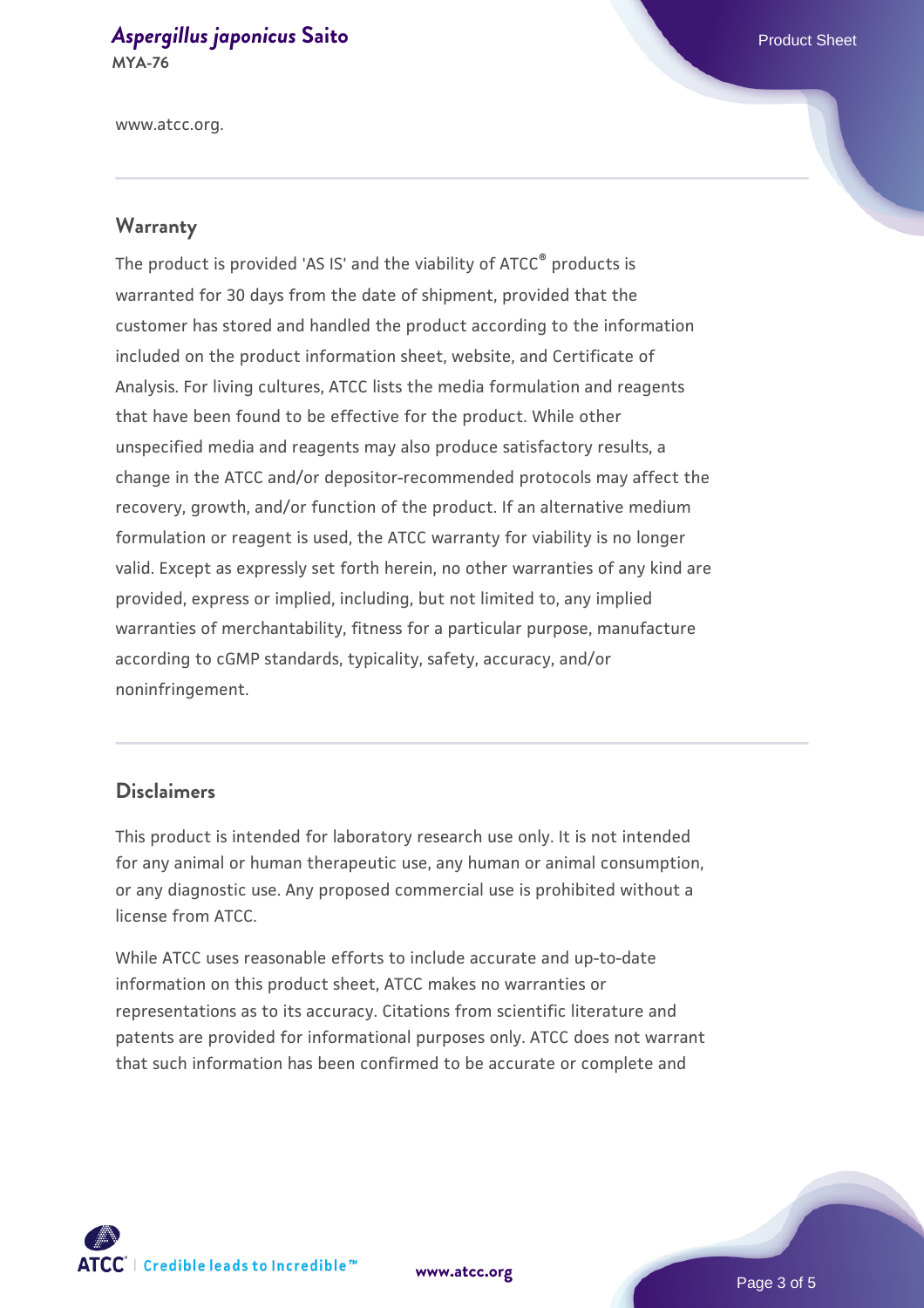#### **[Aspergillus japonicus](https://www.atcc.org/products/mya-76) [Saito](https://www.atcc.org/products/mya-76)** Product Sheet **MYA-76**

the customer bears the sole responsibility of confirming the accuracy and completeness of any such information.

This product is sent on the condition that the customer is responsible for and assumes all risk and responsibility in connection with the receipt, handling, storage, disposal, and use of the ATCC product including without limitation taking all appropriate safety and handling precautions to minimize health or environmental risk. As a condition of receiving the material, the customer agrees that any activity undertaken with the ATCC product and any progeny or modifications will be conducted in compliance with all applicable laws, regulations, and guidelines. This product is provided 'AS IS' with no representations or warranties whatsoever except as expressly set forth herein and in no event shall ATCC, its parents, subsidiaries, directors, officers, agents, employees, assigns, successors, and affiliates be liable for indirect, special, incidental, or consequential damages of any kind in connection with or arising out of the customer's use of the product. While reasonable effort is made to ensure authenticity and reliability of materials on deposit, ATCC is not liable for damages arising from the misidentification or misrepresentation of such materials.

Please see the material transfer agreement (MTA) for further details regarding the use of this product. The MTA is available at www.atcc.org.

#### **Copyright and Trademark Information**

© ATCC 2021. All rights reserved. ATCC is a registered trademark of the American Type Culture Collection.

#### **Revision**

This information on this document was last updated on 2021-05-20

#### **Contact Information**



**[www.atcc.org](http://www.atcc.org)**